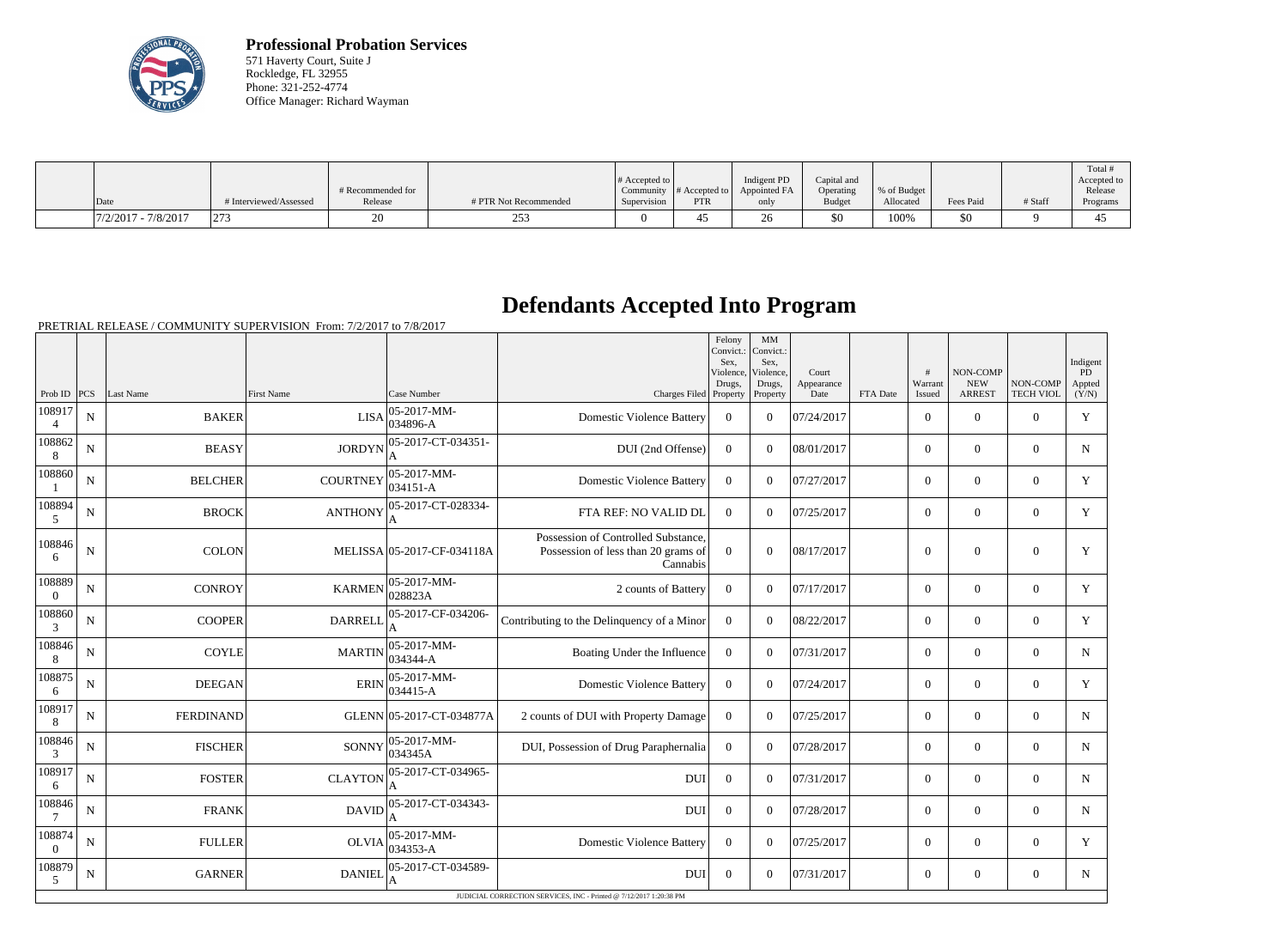## **Defendants Accepted Into Program**

PRETRIAL RELEASE / COMMUNITY SUPERVISION From: 7/2/2017 to 7/8/2017

|                          |             |                       |                        |                             |                                                                                           | Felony<br>Convict.:<br>Sex. | MM<br>Convict.:<br>Sex,         |                             |          |                   |                                         |                              | Indigent                     |
|--------------------------|-------------|-----------------------|------------------------|-----------------------------|-------------------------------------------------------------------------------------------|-----------------------------|---------------------------------|-----------------------------|----------|-------------------|-----------------------------------------|------------------------------|------------------------------|
| Prob ID                  | PCS         | Last Name             | <b>First Name</b>      | Case Number                 | Charges Filed Property                                                                    | Violence,<br>Drugs,         | Violence,<br>Drugs,<br>Property | Court<br>Appearance<br>Date | FTA Date | Warrant<br>Issued | NON-COMP<br><b>NEW</b><br><b>ARREST</b> | NON-COMP<br><b>TECH VIOL</b> | <b>PD</b><br>Appted<br>(Y/N) |
| 108911<br>3              | ${\bf N}$   | <b>GILLIS</b>         | <b>WALTER</b>          | 05-2017-CT-032418-          | FTA REF: NO VALID DL                                                                      | $\theta$                    | $\theta$                        | 07/24/2017                  |          | $\overline{0}$    | $\Omega$                                | $\Omega$                     | $\mathbf Y$                  |
| 108917<br>9              | ${\bf N}$   | <b>GOLDEN</b>         |                        | LATRISHA 05-2017-CF-034898A | POSSESSION OF COCAINE, Possession<br>of Drug Paraphernalia                                | $\Omega$                    | $\theta$                        | 08/03/2017                  |          | $\overline{0}$    | $\Omega$                                | $\Omega$                     | Y                            |
| 108890                   | ${\bf N}$   | <b>HARDEN</b>         | CODY                   | 05-2017-MM-<br>034565-A     | <b>Domestic Violence Battery</b>                                                          | $\overline{0}$              | $\theta$                        | 08/31/2017                  |          | $\overline{0}$    | $\Omega$                                | $\Omega$                     | Y                            |
| 108917<br>5              | ${\bf N}$   | <b>HARDIN</b>         | <b>BRIAN</b>           | 05-2017-MM-<br>034875-A     | <b>Domestic Violence Battery</b>                                                          | $\Omega$                    | $\theta$                        | 08/31/2017                  |          | $\overline{0}$    | $\overline{0}$                          | $\theta$                     | Y                            |
| 108910<br>$\Omega$       | ${\bf N}$   | <b>HARRIS</b>         | <b>KEVIN</b>           | 05-2017-CT-034740-          | Driving While License Susp/Cancel/Rev -<br>1st Offense                                    | $\Omega$                    | $\theta$                        | 07/25/2017                  |          | $\overline{0}$    | $\Omega$                                | $\Omega$                     | $\mathbf Y$                  |
| 108847                   | ${\bf N}$   | <b>HARVILLE-SMITH</b> |                        | NATHAN 05-2017-CT-034123A   | DUI, Driving While License<br>Susp/Cancel/Rev -1st Offense                                | $\Omega$                    | $\Omega$                        | 07/24/2017                  |          | $\overline{0}$    | $\Omega$                                | $\Omega$                     | Y                            |
| 108847<br>3              | ${\bf N}$   | <b>HENDERSON</b>      |                        | EDWARD 05-2017-CF-034111A   | Domestic Violence Battery, Tampering<br>With Witness                                      | $\theta$                    | $\Omega$                        | 08/03/2017                  |          | $\overline{0}$    | $\Omega$                                | $\Omega$                     | Y                            |
| 108846<br>9              | ${\bf N}$   | <b>JOHNSON</b>        | <b>PENNY</b>           | 05-2017-MM-<br>034113-A     | <b>Domestic Violence Battery</b>                                                          | $\Omega$                    | $\theta$                        | 07/24/2017                  |          | $\overline{0}$    | $\overline{0}$                          | $\theta$                     | Y                            |
| 108911<br>$\Delta$       | ${\bf N}$   | <b>JONES</b>          | <b>ANNIE</b>           | 05-2017-MM-<br>034564-A     | <b>Domestic Violence Battery</b>                                                          | $\overline{0}$              | $\theta$                        | 07/24/2017                  |          | $\overline{0}$    | $\Omega$                                | $\Omega$                     | $\mathbf Y$                  |
| 108847<br>2              | ${\bf N}$   | <b>JONES</b>          |                        | CYNTHIA 05-2017-CF-034124A  | DUI - 3rd in Less Than 10 Years                                                           | $\theta$                    | $\Omega$                        | 08/03/2017                  |          | $\overline{0}$    | $\theta$                                | $\Omega$                     | $\mathbf Y$                  |
| 108846<br>$\Delta$       | $\mathbf N$ | <b>LAWSON</b>         | <b>REBECCA</b>         | 05-2017-MM-<br>034095-A     | <b>Domestic Violence Battery</b>                                                          | $\overline{0}$              | $\theta$                        | 07/24/2017                  |          | $\Omega$          | $\Omega$                                | $\Omega$                     | Y                            |
| 108867<br>$\tau$         | ${\bf N}$   | <b>LEWIS</b>          | <b>ANDRE</b>           | 05-2017-CT-034431-          | <b>DUI</b>                                                                                | $\overline{0}$              | $\theta$                        | 07/31/2017                  |          | $\overline{0}$    | $\overline{0}$                          | $\theta$                     | $\mathbf N$                  |
| 108908<br>5              | $\mathbf N$ | <b>MARCOULLIER</b>    | <b>LARRY</b>           | 05-2017-CF-034753-          | False Imprisonment                                                                        | $\overline{0}$              | $\theta$                        | 08/03/2017                  |          | $\overline{0}$    | $\Omega$                                | $\Omega$                     | N                            |
| 108917                   | ${\bf N}$   | MC WILLIAMS           | <b>MICHAEL</b>         | 05-2017-CT-034967-          | DUI                                                                                       | $\overline{0}$              | $\theta$                        | 07/31/2017                  |          | $\overline{0}$    | $\theta$                                | $\theta$                     | $\mathbf N$                  |
| 108915<br>$\overline{0}$ | N           | <b>MCDADE</b>         | $RANDOLPH _A^{\cup J}$ | 05-2017-MO-034890-          | VOCO: OPEN CONTAINER                                                                      | $\bf{0}$                    | $\theta$                        | 08/01/2017                  |          | $\theta$          | $\overline{0}$                          | $\overline{0}$               | $\mathbf N$                  |
| 108847<br>5              | ${\bf N}$   | <b>MCGRAW</b>         | <b>JOHN</b>            | 05-2017-MM-<br>034098-A     | <b>Domestic Violence Battery</b>                                                          | $\overline{0}$              | $\overline{0}$                  | 07/24/2017                  |          | $\boldsymbol{0}$  | $\overline{0}$                          | $\overline{0}$               | $\mathbf N$                  |
| 108910<br>2              | $\mathbf N$ | <b>MEYERS</b>         | <b>ZANE</b>            | 05-2017-CF-034765-          | CRIMINAL MISCHIEF \$1000 OR MORE                                                          | $\overline{0}$              | $\overline{0}$                  | 08/24/2017                  |          | $\boldsymbol{0}$  | $\overline{0}$                          | $\overline{0}$               | Y                            |
| 108847                   | ${\bf N}$   | <b>MILLER</b>         | <b>MICHAEI</b>         | 05-2017-CT-034114-          | <b>DUI</b>                                                                                | $\overline{0}$              | $\theta$                        | 07/28/2017                  |          | $\overline{0}$    | $\overline{0}$                          | $\overline{0}$               | Y                            |
| 108849<br>5              | $\mathbf N$ | <b>NAUER</b>          | <b>SCOTT</b>           | 05-2017-MM-<br>034156A      | DUI, Possession of less than 20 grams of<br>Cannabis, Possession of Drug<br>Paraphernalia | $\theta$                    | $\overline{0}$                  | 07/31/2017                  |          | $\boldsymbol{0}$  | $\overline{0}$                          | $\overline{0}$               | N                            |
| 108875<br>$\overline{0}$ | ${\bf N}$   | <b>NAZARIAN</b>       | <b>DANIEI</b>          | 05-2017-CF-034360-<br>А     | Possession of Prescription Drug w/o<br>Prescription                                       | $\overline{0}$              | $\overline{0}$                  | 08/22/2017                  |          | $\overline{0}$    | $\overline{0}$                          | $\overline{0}$               | Y                            |
| 108846<br>5              | ${\bf N}$   | <b>PAUPST</b>         | <b>ERIC</b>            | 05-2017-CT-034115-          | <b>DUI</b>                                                                                | $\overline{0}$              | $\overline{0}$                  | 07/28/2017                  |          | $\boldsymbol{0}$  | $\overline{0}$                          | $\overline{0}$               | Y                            |
| 108918<br>5              | ${\bf N}$   | <b>PFEIFFER</b>       | <b>SYLVIA</b>          | 05-2017-CT-034968-          | <b>DUI</b>                                                                                | $\overline{0}$              | $\overline{0}$                  | 07/25/2017                  |          | $\overline{0}$    | $\overline{0}$                          | $\overline{0}$               | N                            |
|                          |             |                       |                        |                             | JUDICIAL CORRECTION SERVICES, INC - Printed @ 7/12/2017 1:20:38 PM                        |                             |                                 |                             |          |                   |                                         |                              |                              |